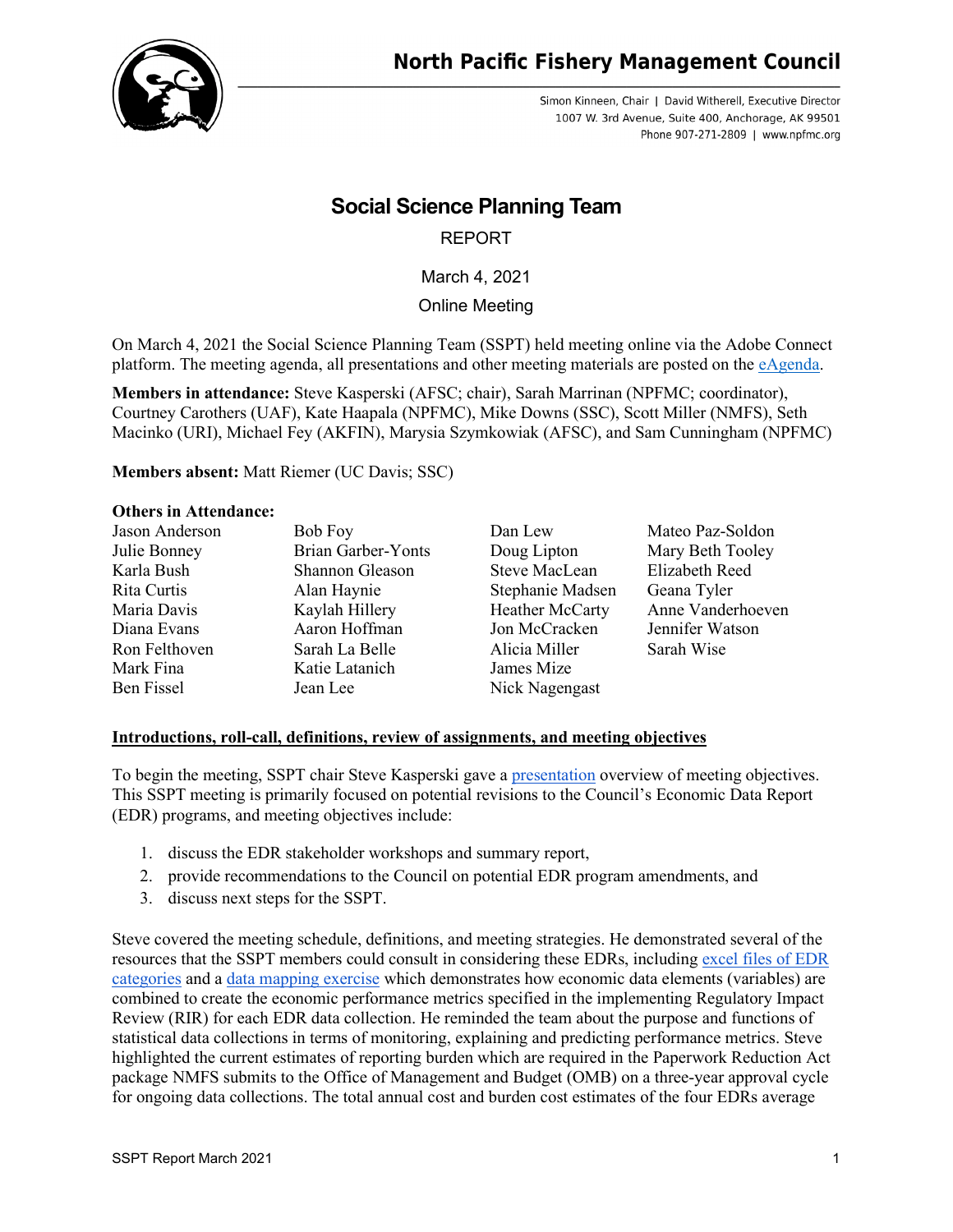\$807 per respondent per year for the Amendment 91 EDR, \$1,210 for each Gulf Trawl EDR respondent (\$422 in direct and burden costs to industry per respondent), \$3,415 per Amendment 80 EDR respondent, and \$6,054 per Crab EDR respondent. He then described the different types of management effects we're often asked to measure (i.e., efficiency, equity and stability) and how the four EDR programs may or may not provide performance metrics to measure these management effects.

#### **Economic data collections and uses in other U.S. regions**

The SSPT received a [presentation f](https://www.google.com/url?q=https://meetings.npfmc.org/CommentReview/DownloadFile?p%3D183b7993-4678-497f-ae51-7fa70e4f204a.pptx%26fileName%3DNMFS%2520data%2520collections_Lipton%2520SSPT.pptx&sa=D&source=editors&ust=1616548664627000&usg=AOvVaw2dgb86CTrwHMlhWwa2TVOq)rom Doug Lipton (Senior Scientist for Economics at NOAA Fisheries) surveying NMFS economic data collection efforts with special attention to what other regions are doing in this regard. Rita Curtis (Chief of the Economics and Social Analysis Division within the NOAA Fisheries Office of Science and Technology) joined in the Q&A at the end of the presentation.

Using input from regional economic data collection efforts, NMFS Office of Science and Technology has compiled the Commercial Fisheries Economic Assessment Index (CFEAI) covering the years 2001-2020. The CFEAI focuses on collection of data on fixed costs and operating costs, in fisheries around the nation (which represents about 75 fisheries in total). In both categories, the Alaska Region and the Southwest Region were noticeably lagging behind the other NMFS regions. However, across regions, a diversity of methods (and frequency) are used for collecting economic data (e.g., mail surveys, phone surveys, mandatory reporting, voluntary reporting, etc.). For example, Doug mentioned it may not be necessary to collect fixed costs every year, which is the approach taken in some regions such as the Southwest and Northeast.

The uses of these data are similarly diverse: net revenue estimation, cash flow assessments, economic impact analysis (e.g. jobs, sales, etc), regulatory cost/benefit analyses, cost/benefit analyses of proposed projects impacting fisheries (e.g., dam removal), natural resource damage assessments, as well as ecosystem modeling to understand climate change impacts.

In preparation for this SSPT meeting, Doug and Rita had performed a quick survey of other regional science centers' economic data collections. Some of these economic data collections have routine applications in RIRs. They found 23 examples of using collected economic data in management actions. Doug provided some examples such as the Northeast region using the fixed and variable costs collected relative to catch monitoring to analyze different options of electronic monitoring. The Pacific Islands region used trip level operating costs to estimate how endangered or threatened species limits can affect the net returns and the performance of the fleet. He also found 44 examples of using these data in program evaluations (e.g., catch share program reviews). In the other regions, most economic data collection efforts are initiated, designed, collected and analyzed by the Science Centers. Doug mentioned that one of the primary driving forces for initiating these data collections was the need to do adequate RIRs and litigation around insufficient analyses.

Doug also stressed the unanticipated value of economic data collections. He also highlighted the need for collaborative design (Council/Region/Science Center) and coordination across different surveys/collection efforts. He closed his presentation with a call for special attention to environmental justice and environmental equity issues and what data will be required when conducting analyses of these issues.

An SSPT member questioned how NOAA was responding to the new Executive Orders on [racial justice](https://www.federalregister.gov/documents/2021/01/25/2021-01753/advancing-racial-equity-and-support-for-underserved-communities-through-the-federal-government) and [environmental justice](https://www.federalregister.gov/documents/2021/02/01/2021-02177/tackling-the-climate-crisis-at-home-and-abroad) and memorandum on [Tribal consultation](https://www.whitehouse.gov/briefing-room/presidential-actions/2021/01/26/memorandum-on-tribal-consultation-and-strengthening-nation-to-nation-relationships/) and how NOAA's national or regional plans to address these orders are developing. The answer received was that it is too soon to say, but there may be both national and regional response and guidance. SSPT members questioned whether current EDRs, focused primarily on economic factors, are sufficient to respond to environmental justice issues or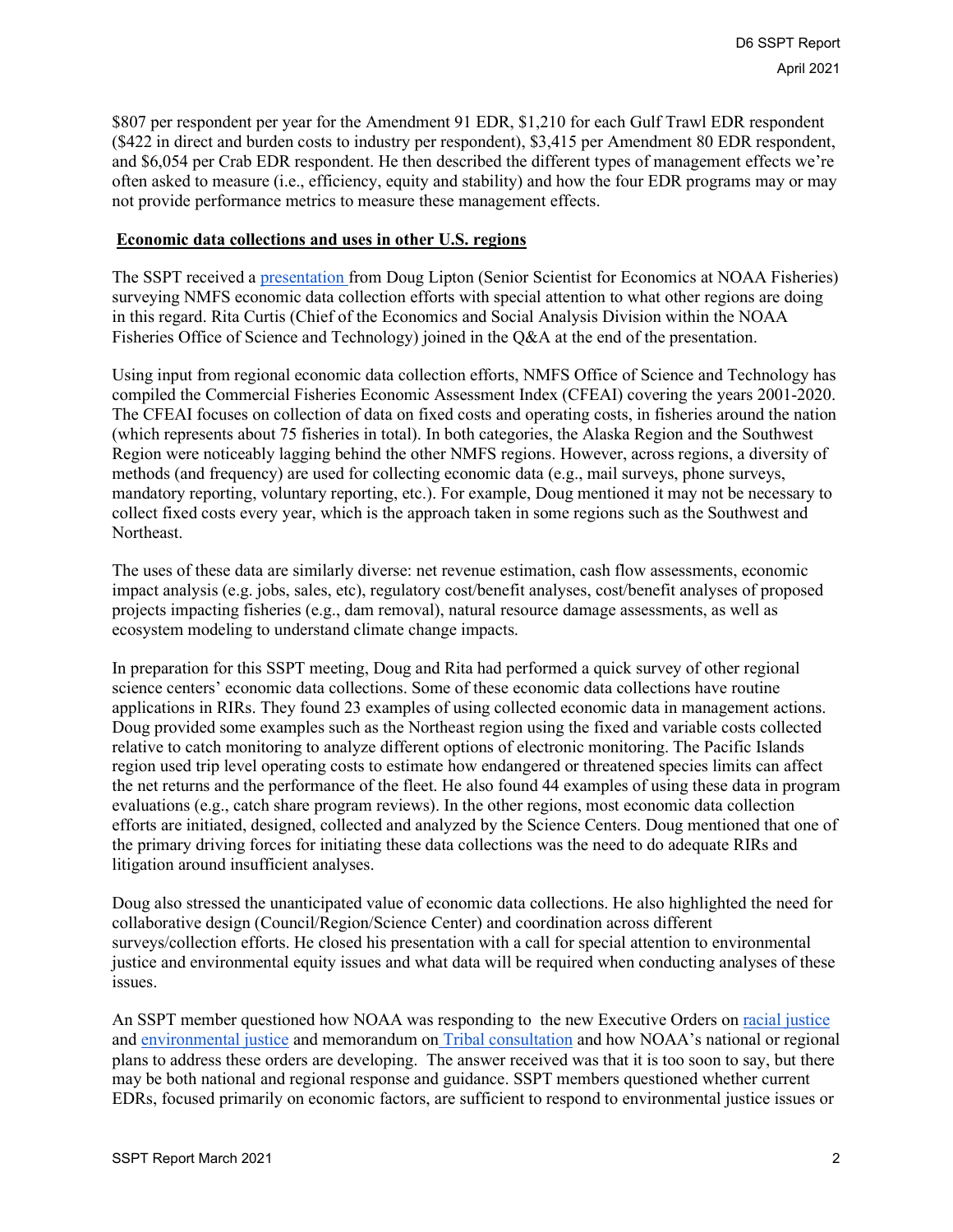whether the types of data necessary for analysis of environmental justice issues would fit into a different data collection scheme.

#### **EDR Stakeholder Workshop Report and discussion**

Katie Latanich (Latanich Consulting) [presented](https://meetings.npfmc.org/CommentReview/DownloadFile?p=2ada4ca0-0913-4bc6-8028-f0c469624a32.pptx&fileName=SSPT%20Meeting%20Slides%20-%20Part%201%20-%20Cross-cutting%20themes.pptx) the EDR Stakeholder Workshop [Summary and Themes](https://meetings.npfmc.org/CommentReview/DownloadFile?p=63d9cc73-80b1-4d80-8f5c-c277cf63d41e.pdf&fileName=D6%20EDR%20stakeholder%20workshop%20report%20Nov%202020.pdf)  [Report](https://meetings.npfmc.org/CommentReview/DownloadFile?p=63d9cc73-80b1-4d80-8f5c-c277cf63d41e.pdf&fileName=D6%20EDR%20stakeholder%20workshop%20report%20Nov%202020.pdf) from November 2020. She first reminded the SSPT of the process that has occurred thus far, with a first stakeholder workshop in August to gather ideas and feedback on cross-cutting themes across all four EDR programs. In September, the SSPT convened (virtually) to consider this stakeholder response and determine the next steps for focused stakeholder discussions. Four focused discussions, one specifically for each EDR, occurred in mid to late November of 2020. Katie's first presentation covered Part 1 of the report from November 2020, which is focused on cross-cutting themes across these meetings. The individual EDR program portions of the report were covered in presentations for each program later throughout the day (i.e., Part 2 of Katie's meeting report).

*This SSPT report provides a summary of how the tasks were framed for stakeholders. Katie's presentation followed the workshop report closely which includes a thorough description of the discussions and stakeholder response, not repeated in this report.*

Each of the focused meetings in November addressed three specific tasks. Task 1 was to review the purpose and need (P&N) statements for relevance and applicability. Task 2 gathered input from stakeholders on opportunities to improve consistency across the four EDRs. Task 3 was a review of the EDR forms and variables to identify issues with the forms and to identify potential improvements in variables or the way information is collected within the forms.

In completing **Task 1** the P&N statement was displayed on screen and each group was given 3-5 minutes to review prior to opening discussion. The review was focused on whether the P&N is the original or not and whether it is still relevant to the Council's needs today. This review sought to determine why or why the P&N is or isn't relevant at present. The second primary question was whether the information collected by the EDR is responsive to the P&N statement and again why and or why not. Context and history was shared with participants to identify how the P&N was developed. *Cross-cutting themes from stakeholder discussion and response is detailed in page 6-8 of the workshop report.*

In completing **Task 2**, improving consistency refers to draft Alternative 3 as follows:

Alternative 3. Holistic changes to EDRs (reconsider existing purpose and need statements).

Option[x]. For example, if the intention is for EDR data to more routinely inform Council decision documents, an EDR that is (relatively) consistent across fisheries may increase the utility for decisionmaking and analytical purposes while balancing considerations of reporting burden.

Holistic changes would involve revisiting the P&N for each EDR. This task differs from the other two because it was so open ended. There are a number of ways that EDR collections could be structured for more consistency so we left this open ended to encourage the groups to share their own ideas. When introducing this task we retraced the origins of this idea that consistency including the Council's 2019 motion and stakeholders concerns about how and when EDR data is used for analysis and how utility can be limited by inconsistencies and fragmentation.

The groups were prompted with the following questions. What information do stakeholders think would be most valuable to gather consistently across fisheries, and what attributes of a fishery you would like the Council and analysts better understand, and what other ideas and options would you like the Council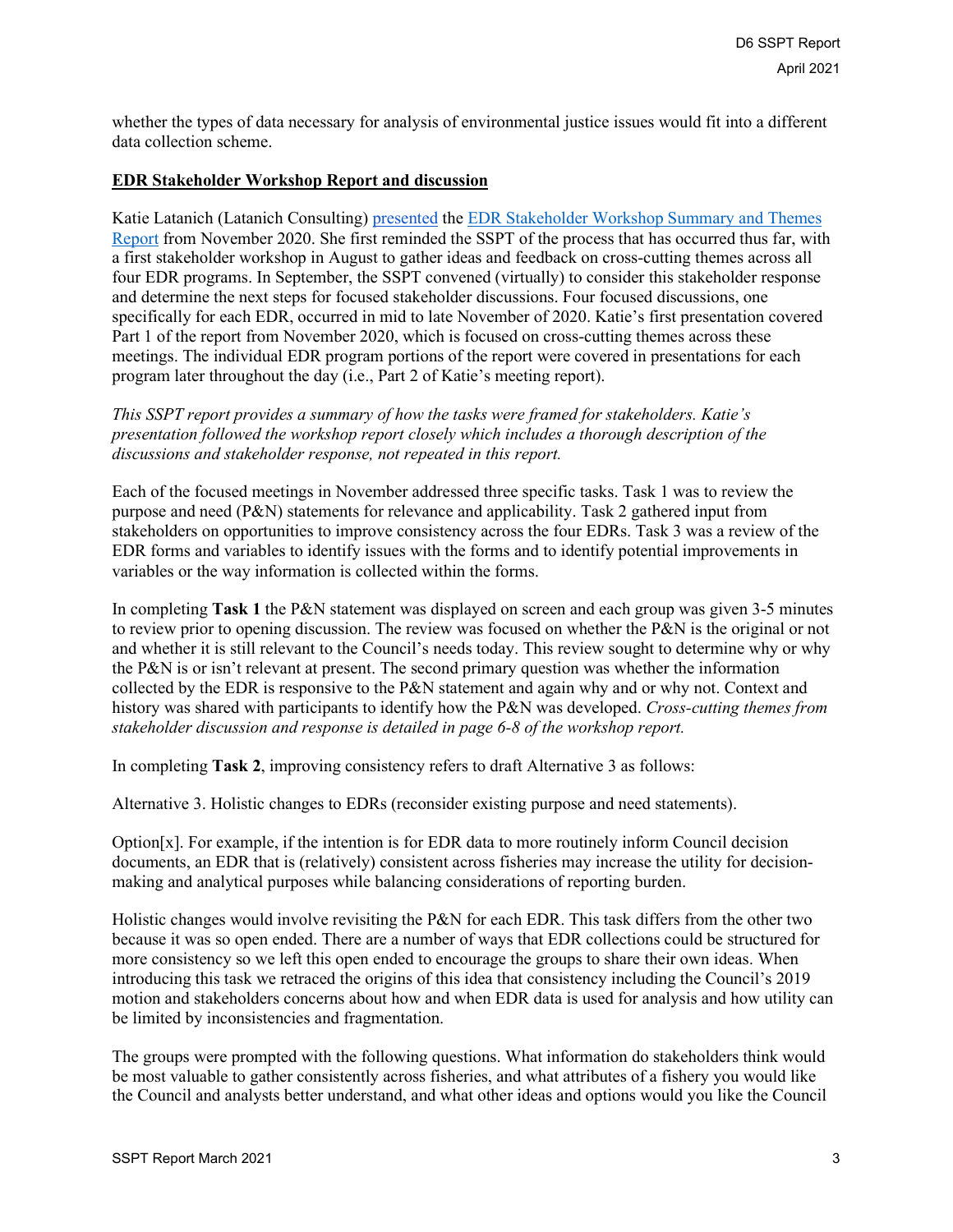consider if they choose to continue exploring the idea of a consistent EDR form? *Cross-cutting themes from stakeholder discussion and response to Task 2 is detailed in page 12 of the workshop report.*

The third and final task focused on close review of the EDR forms and variables. **Task 3** references draft Alternative 2, Components 3 and "x" (placeholder) as follows:

Alternative 2. Smaller changes to existing EDRs (generally, under the current purpose and need statements). Make the following revisions, where needed, in the EDR sections of the crab or groundfish FMPs. (Components not mutually exclusive.)

Component 3. Revise EDR collection period to every (options: 2 years; 3 years; or 5 years)

Component [x]. Any additional small changes to one or more existing EDR programs, for example...

The group discussed the question of how changing the frequency of data collection (every 2,3 or 5 years) would change the burden of data collection and how would it change recordkeeping practices. Then, whether there were other examples of small changes to each sector's EDR that people thought could reduce burden to them, their business, or their sector? Finally, are there specific questions they find vague or are there questions that they think respondents may be interpreting differently than you do? *Crosscutting themes from stakeholder discussion and response to Task 3 is detailed in page 14-15 of the workshop report.*

No questions were asked from SSPT members at this time.

## **Discussion of Crab EDR**

Katie Latanich [presented](https://meetings.npfmc.org/CommentReview/DownloadFile?p=31dcf3e7-3f4c-42e8-9a5d-56e9bb565a4f.pptx&fileName=SSPT%20Meeting%20Slides%20-%20Part%202%20-%20By%20EDR%20Program-Final.pptx) the report summarizing the general findings specific to the Crab EDR workshop. One of the areas of focus at the workshop was about the purpose and need  $(P\&N)$  statements. For the Crab EDR, a P&N was established along with the first EDR implemented in 2005. In 2012, a new P&N established a revised EDR. The P&N statement for the initial EDR in 2005 was more specific about the information that was intended to be collected by listing a broad range of social and economic objectives, whereas the revised 2012 EDR purpose and need focused on reducing the reporting burden for stakeholders and improving data quality. It was discussed that the workshop, that this has led to a lack of clarity on what the current EDRs are intending to be evaluating. *Additional Crab EDR-specific themes from stakeholder discussion and response are detailed on page 9 and 18-20 of the [workshop report.](https://meetings.npfmc.org/CommentReview/DownloadFile?p=63d9cc73-80b1-4d80-8f5c-c277cf63d41e.pdf&fileName=D6%20EDR%20stakeholder%20workshop%20report%20Nov%202020.pdf)*

One of the topics of discussion by the SSPT around the crab EDR was the use of comment boxes on this and other EDR forms. A SSPT member was interested in how the qualitative information that is presented in these comment boxes is used by analysts. Brian Garber-Yonts (AFSC) noted that comment fields accompany nearly all tables in EDR forms and are used to qualify answers or to note special circumstances. These comments are reviewed and taken into consideration when compiling the data, e.g., by censoring an observation or requiring an imputation. One suggestion for improving the use of comments as part of the EDR process was for respondents to check a box to prompt a call from AFSC or Pacific States Marine Fisheries Commission (PSMFC) for them to call the respondents. It was also noted that clearer instructions for what to use comment boxes may be useful, although they are fairly well used already.

The SSPT also revisited the issues of the extent to which language from the original P&N statement for the Crab EDR still applies to the current crab EDR and how to ask the Council explicitly for guidance with respect to clarification on the P&N. In particular, the SSPT discussed whether the broad objective for socioeconomic information within the 2005 EDR still applied as the current overall intent of the Crab EDR. A SSPT member noted that NOAA General Counsel clarified that the most recent EDR and its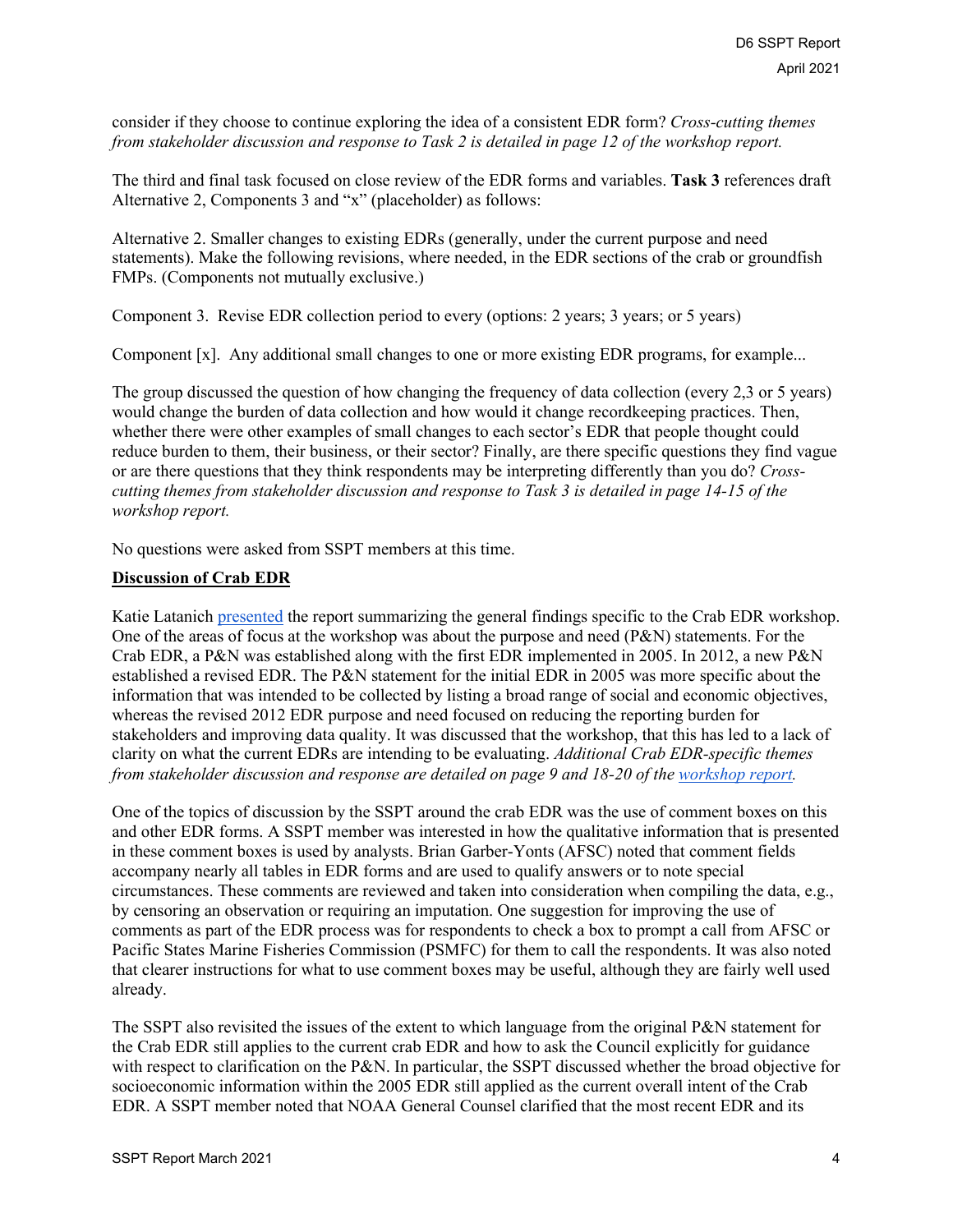associated purpose and need statement (from 2012) supersedes the 2005 EDR. Therefore, if the SSPT feels that clarification surrounding the Council's broader socioeconomic objectives associated with the Crab EDR is needed.

The SSPT provided the following recommendations related to the Crab EDR P&N:

### **The SSPT asks for the NPFMC to clarify its intended scope of analytical objectives for the Crab EDR, specifically the extent to which the original EDR P&N still applies.**

The SSPT also discussed the Crab EDRs as a vehicle for collecting crab vessel expenditures across communities. This community-level information would be valuable for exploring questions about the distribution of fishery benefits. It was highlighted that this type of information may be particularly onerous to report in an EDR form, particularly with dollar values. But perhaps there could be a simpler method, like a check box indicating money spent in a community. A SSPT member noted that this type of information is collected by AFSC through voluntary interviews with participants about expenditures across categories and geographic locations, an effort led by Chang Seung. SSPT members stressed how information about economic contributions to specific communities and regions is essential to the capacity to monitor economic stability as mandated. There was discussion about how, even if detailed information is not available, seasonal or annual estimates of proportional expenditures by state, region, and community would still be very valuable to analysts in understanding how fisheries impact local communities and economies.

SSPT members noted that stakeholders need clarity on the current importance and use of the EDRs as they are. In their interpretation of the Issue #2 motion, it appears there is latitude to ask for new things, but anything requested should be clearly justified.

There were some comments from one SSPT member about general EDR burden. The crab program is also the most expensive EDR and it is also an IFQ program not a vessel-based program, however the catcher vessel EDRs are required at the vessel level. The Council may wish to consider equity of burden as there are some participants in the Crab Rationalization program without EDR reporting requirements (such as QS holders) as well as participants in other rationalized sectors that don't have EDR reporting requirements at all.

The SSPT also discussed some of the more specific changes to existing forms. In particular, some stakeholders had highlighted potential discrepancies in "pounds sold" as reported landings may differ from the basis on which crew are compensated, compared to what is reported in fish tickets. There may be a way to specify these questions more clearly. Additionally, gathering more information on joint ownership of active vessels and QS holders may help researchers highlight active participation in the fishery. Rather than suggesting specific language at this time for the crab forms, the SSPT recommended these issues be considered with AFSC working in collaboration with industry. However, in order for these types of changes to occur, they must be considered through the Council process. Thus, the SSPT made the following recommendations for smaller changes to the crab EDR:

#### **Additional component for Crab EDR changes under Alternative 2:**

**a) Assess modifications to Table 1 (Ex-vessel sales) and Table 2 (Quota lease costs) to account for inconsistencies associated with ex-vessel sales and IFQ lease costs as reported in crab EDR forms compared to 1) the gross revenue basis for crew settlements and 2) NMFS Alaska Region records of vessel landings and IFQ permit deductions.**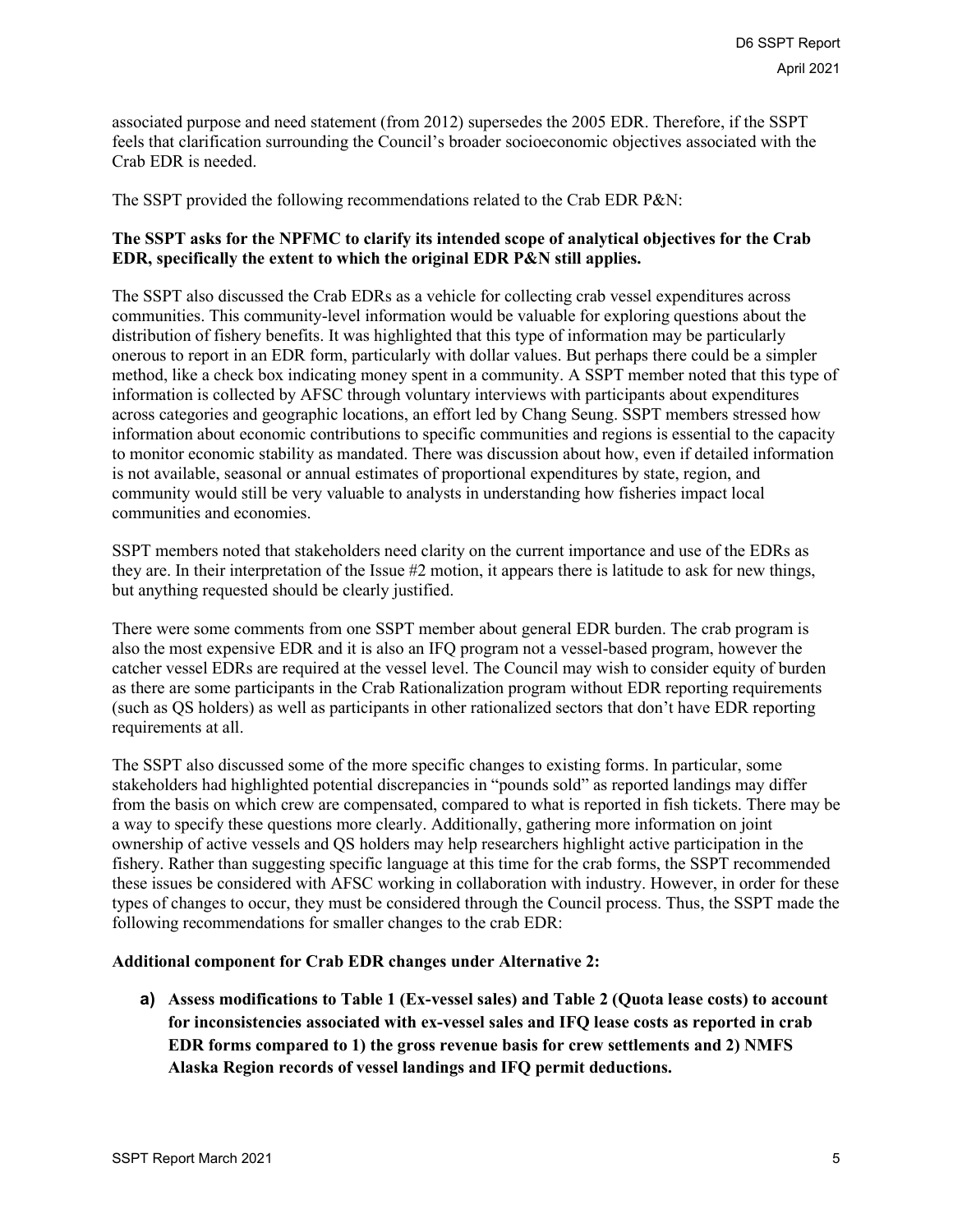## **b) Assess modifications to crab CV and CP forms to associate joint ownership of active crab vessel and QS holdings.**

### **Public Comment**

Public comment on EDR revisions were received from Brian Garber-Yonts (AFSC) and Rebecca Skinner (Alaska Whitefish Trawlers Association).

### **Discussion of Gulf Trawl EDR**

Katie Latanich [presented](https://meetings.npfmc.org/CommentReview/DownloadFile?p=31dcf3e7-3f4c-42e8-9a5d-56e9bb565a4f.pptx&fileName=SSPT%20Meeting%20Slides%20-%20Part%202%20-%20By%20EDR%20Program-Final.pptx) an overview of the GOA trawl EDR and sector-specific topics that came up in addition to those highlighted in the presentation on cross-cutting themes. For the GOA trawl EDR, the purpose and need statement anticipates the development of a trawl catch share program, and the Council tabled the development of that program in December 2016. Katie noted that the clear message from this group, including stakeholders and analysts, was that there is a need to revisit the purpose and need statement, given this status. Participants felt the EDR is no longer relevant and has already served its purpose. Stakeholders mentioned concern about resistance to discontinuing a data collection once it's started. In addition, one commented they don't support changing the P&N to make it more relevant. Stakeholders also highlighted concerns around data quality and whether respondents are interpreting and responding to questions similarly, equity in EDR reporting, and equity in burden (e.g. smaller operations do not have the same level of accounting support as larger entities and the burden includes forgone opportunity, including time with family).

Katie described the conversation that arose under the topics of consistency and more detailed sectorspecific considerations, both of which are documented in detail in the EDR stakeholder workshop report. *GOA Trawl EDR-specific themes from stakeholder discussion and response are detailed on page 11, 13, and 21-23 of the [workshop report.](https://meetings.npfmc.org/CommentReview/DownloadFile?p=63d9cc73-80b1-4d80-8f5c-c277cf63d41e.pdf&fileName=D6%20EDR%20stakeholder%20workshop%20report%20Nov%202020.pdf)*

One SSPT member pointed out that from their perspective, although this EDR was developed for a particular program which was never implemented, it has been one of the most used EDRs. It has been widely used for crew and community analysis across a wide geography (recently been used in at least six analyses).

The SSPT then considered the EDR purpose and need statement. Similar to what was highlighted in the workshop, the SSPT members felt the Council may wish to revisit this purpose and need to determine whether or not this data collection is still relevant. The SSPT made the following recommendations:

#### **Evaluate current relevance of original P&N for GOA Trawl EDR:**

- **a. If a limited access privilege program is no longer a potential/pending initiative, discontinue GOA Trawl EDR regulations at 679.110, with the possibility of reinstatement at some future date if a LAPP is under consideration, acknowledging that removing the existing regulations and PRA approval will take time to implement.**
- **b. If the Council may consider a limited access privilege program within the next 3-5 years,** 
	- **i. update P&N to reference key performance metrics needed to monitor changes in social and economic performance related to rationalization/bycatch management program implementation, and**
	- **ii. revise CV and processor EDR forms to collect a standard panel of data elements consistent with (to be) established EDR data standards, such that baseline data collection will be maximally continuous with post-amendment data collection.**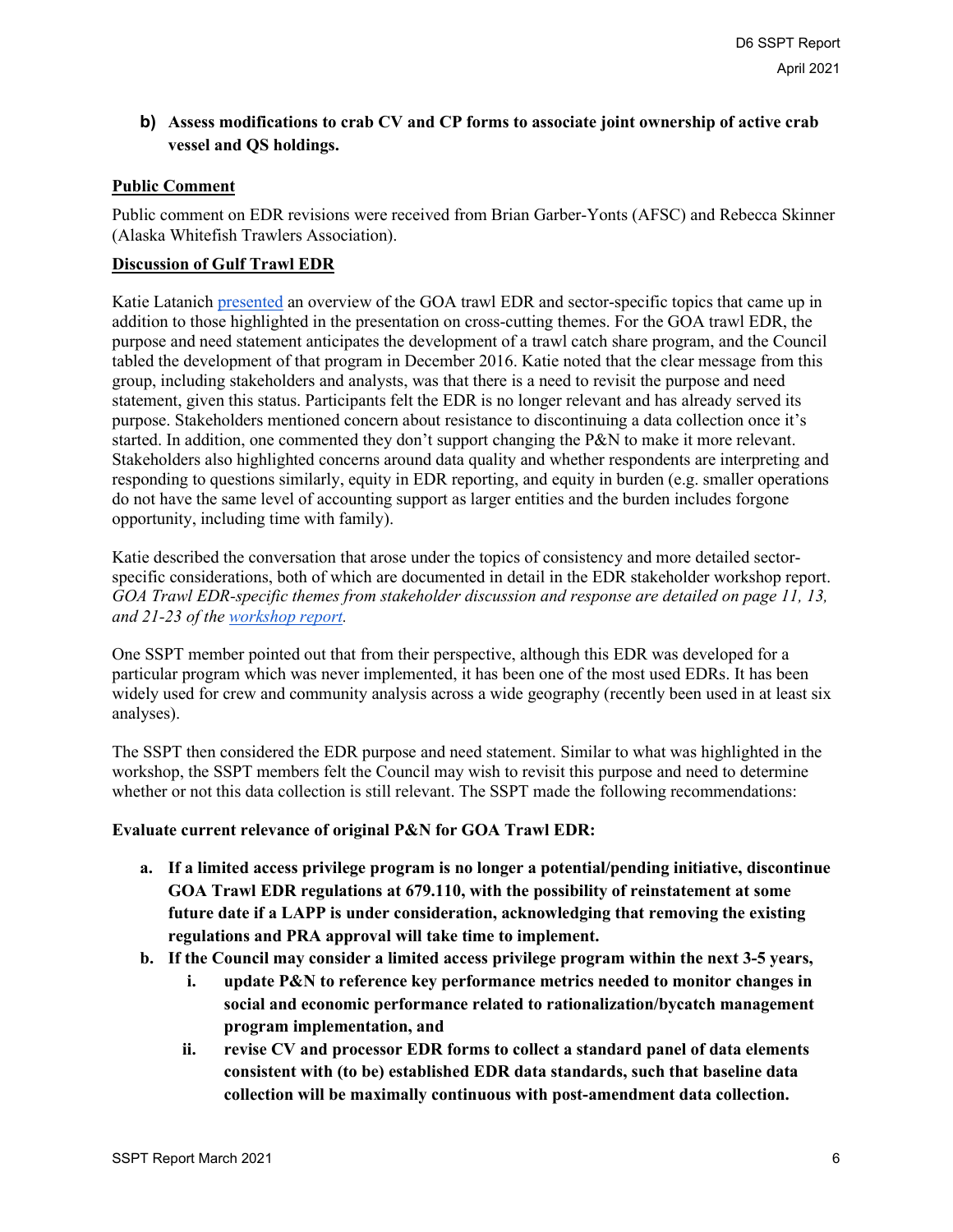- **c. Recognizing the utility of the GOA trawl EDR data to recent analyses, consider revising the P&N to match actual uses of the data collection.**
- **d. Assess data quality impacts and burden hour reductions from establishing minimum participation requirements to be subject to Gulf Trawl CV and shoreside processing EDR reporting requirements.**

One SSPT member thought 5 years was the appropriate amount of time for considering restarting a program if necessary. They highlighted that the process for implementing a data collection program takes time as well, requires pre-testing, and compliance with the Paperwork Reduction Act (PRA). Therefore, it's hard to implement data collections in a timely manner. Another member commented that we have baseline data for GOA trawl now, but if the Council reconsiders a program 5 years from now, these data may not serve as an effective baseline.

Another SSPT member pointed out that the EDRs have the possibility of reinstatement at some future date if a LAPP is under consideration. The Council could keep this blueprint and decide at that time. There was concurrence from another member who questioned that since this is the case, whether this level of specificity is necessary in a recommendation for future unknown Council action. In response, some members reinforced the point that PRA approval will take time to implement and a warning that restarting a data collection is not a simple or expeditious process (could take at least two years).

If the Council designed a "standard EDR template" this may speed up the process. There was some SSPT discussion about the concept of getting pre-approval by the Office of Management and Budget (OMB) for standard form questions, such as was recently submitted by NMFS to OMB for national voluntary commercial cost and earnings data collections<sup>[1](#page-6-0)</sup>. One member expressed interest in this concept as a way to address other social science data gaps as well, such as basic demographic information and other information that could help us look more holistically at fishery participants, community connections, and tribal participation, recognizing that we can't assess the social and economic dimensions of these programs without basic data. One SSPT member emphasized that having these data is, and likely will become even more, necessary in order to respond to legal requirements for analyzing the impacts of fisheries management. They were supportive of the concept of designing a more general form for fisheries.

One member suggested that, particularly if the data collection is to be continued, perhaps a way to balance the level of burden is to space out the timing of the EDRs. SSPT members spoke to some of the concerns with data quality and representation with a less than annual EDR that is intended to establish a baseline for a rationalization program. For instance, if the LAPP program considered some type of crew participation allocative element, skipping a year could leave some people out.

One member felt that providing the option of 'c' within the SSPT's recommendation was important because even if the Council determines the current purpose and need no longer warranted, these data have proved useful for crew and community analysis in analytical documents for GOA trawl fisheries as well as other fisheries with similar/same vessels. One member highlighted the contrast between recommendation 'a' and 'c' and that the recommendations suggest SSPT support for a range options

<span id="page-6-0"></span><sup>&</sup>lt;sup>1</sup> OMB Control No. 0648-0773, see: [https://www.reginfo.gov/public/do/DownloadDocument?objectID=105310401.](https://www.reginfo.gov/public/do/DownloadDocument?objectID=105310401) This single supporting statement covers that purpose and need for 15 different commercial fisheries voluntary economic surveys across other regions of the U.S. based upon 13 different laws, Executive Orders (EOs), and NOAA Fisheries strategies and policies which require economic analyses.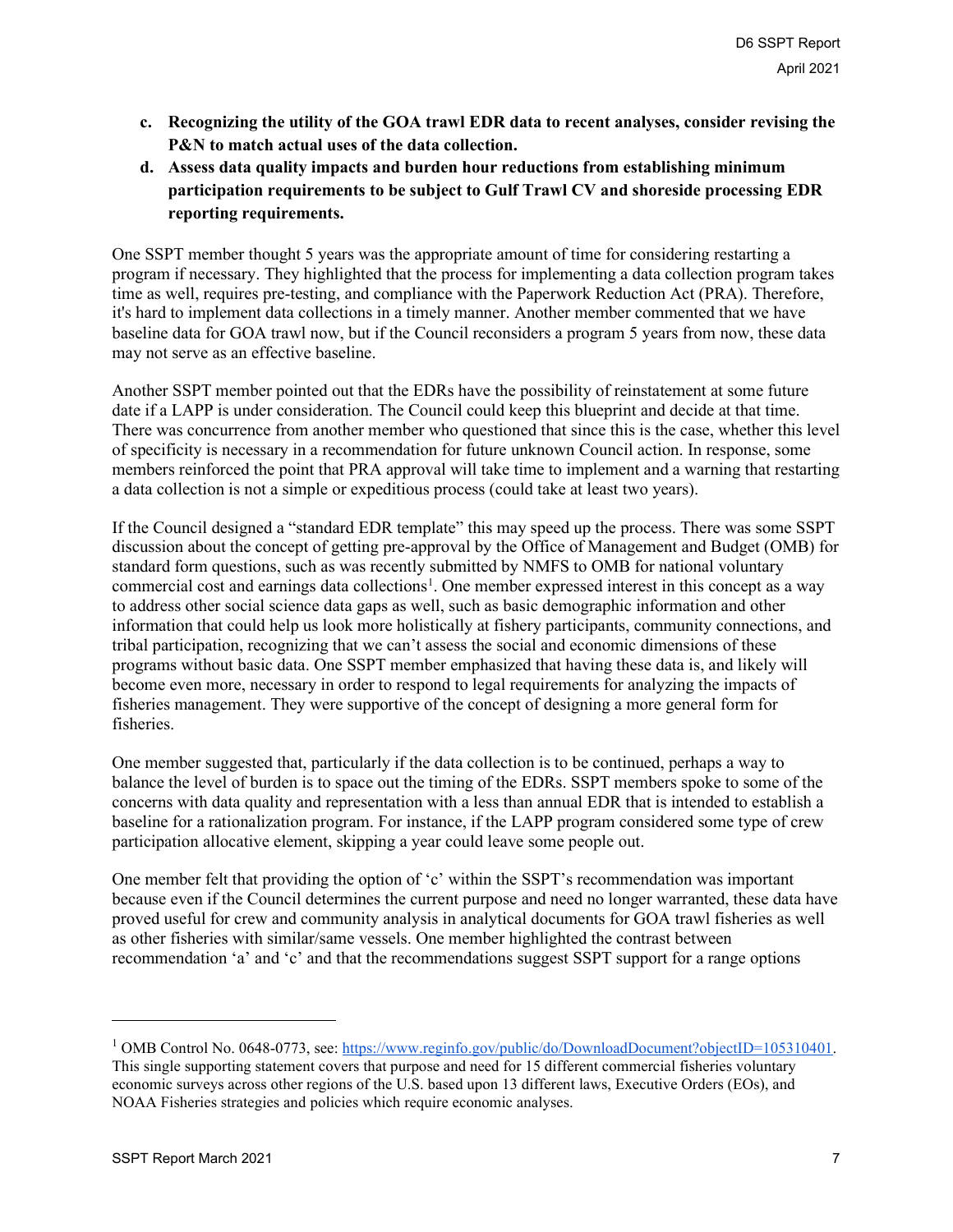depending on the Council's interest in GOA trawl rationalization and/or interest in revising the purpose and need statement.

### **Discussion of Amendment 91 EDR**

Katie Latanich [presented](https://meetings.npfmc.org/CommentReview/DownloadFile?p=31dcf3e7-3f4c-42e8-9a5d-56e9bb565a4f.pptx&fileName=SSPT%20Meeting%20Slides%20-%20Part%202%20-%20By%20EDR%20Program-Final.pptx) an overview of the Amendment 91 EDR and sector-specific workshop discussion. In her presentation she highlighted that both industry and analysts agreed the purpose and need for this EDR should be revisited by the Council. Industry felt the purpose and need are no longer relevant and that the EDR should be discontinued. The group talked about the reporting requirement of the Incentive Plan Agreement (IPA) reports and the relationship of this to the EDR. Participants at the workshop felt the EDRs are duplicative of the IPA requirement and the industry's efforts to evaluate the effectiveness of IPAs. They suggested that the Council could provide feedback on how to improve the IPA report process if it deemed it was not getting the information it needed to assess the program. There was also discussion between participants and analysts about whether the EDRs can provide useful insight into complex bycatch avoidance behavior. Specifically, the compensated transfer report form, which was meant to assess the value of salmon bycatch to the fleet, has never been used. The vessel master survey and vessel fuel survey forms have been routinely completed, but bycatch avoidance behavior is complex, and it's necessary to have realistic expectations of the extent to which it's possible to assess behavioral changes across the fleets from qualitative information at the annual level when catch and bycatch conditions can vary greatly between seasons, vessels, and years.

Katie also described the conversation that arose under the topics of consistency and more detailed sectorspecific considerations, both of which are documented in detail in the EDR stakeholder workshop report. *Amend 91 EDR-specific themes from stakeholder discussion and response are detailed on page 13-15 and 27-28 of the [workshop report.](https://meetings.npfmc.org/CommentReview/DownloadFile?p=63d9cc73-80b1-4d80-8f5c-c277cf63d41e.pdf&fileName=D6%20EDR%20stakeholder%20workshop%20report%20Nov%202020.pdf)*

Consistent with views expressed during the stakeholder workshop that the Council may wish to reevaluate the A91 P&N statement, the SSPT made the following recommendation:

#### **Evaluate current relevance of original P&N for A91 EDR:**

- **a) If P&N is still relevant, initiate a process to identify and develop appropriate data collection requirements (which may/may not include EDR data collection).**
- **b) If current P&N is no longer sufficiently relevant to justify continuation of A91 EDR, consider broadening P&N to be consistent with general-purpose catch share program monitoring P&N.**
- **c) If P&N is no longer relevant, discontinue A91 EDR regulations at 679.65.**

This recommendation provides a few paths forward, depending on the Council's evaluation of the A91 P&N statement.

There were discussion/ questions about what kind of process option 'a' would constitute. This could be a process in which the AFSC staff would work with the Council and industry to consider ways to achieve the type of information the Council is interested in. For example, outside of the EDR forms it could be that the annual IPA reports are augmented with an additional data request, which would also require regulatory change and PRA approval from OMB. One member mentioned that any efforts to refocus a data collection on costs associated with A91 and salmon bycatch reduction could move with an EDR amendment package or separately, on its own specific track.

#### **Discussion of Amendment 80 EDR**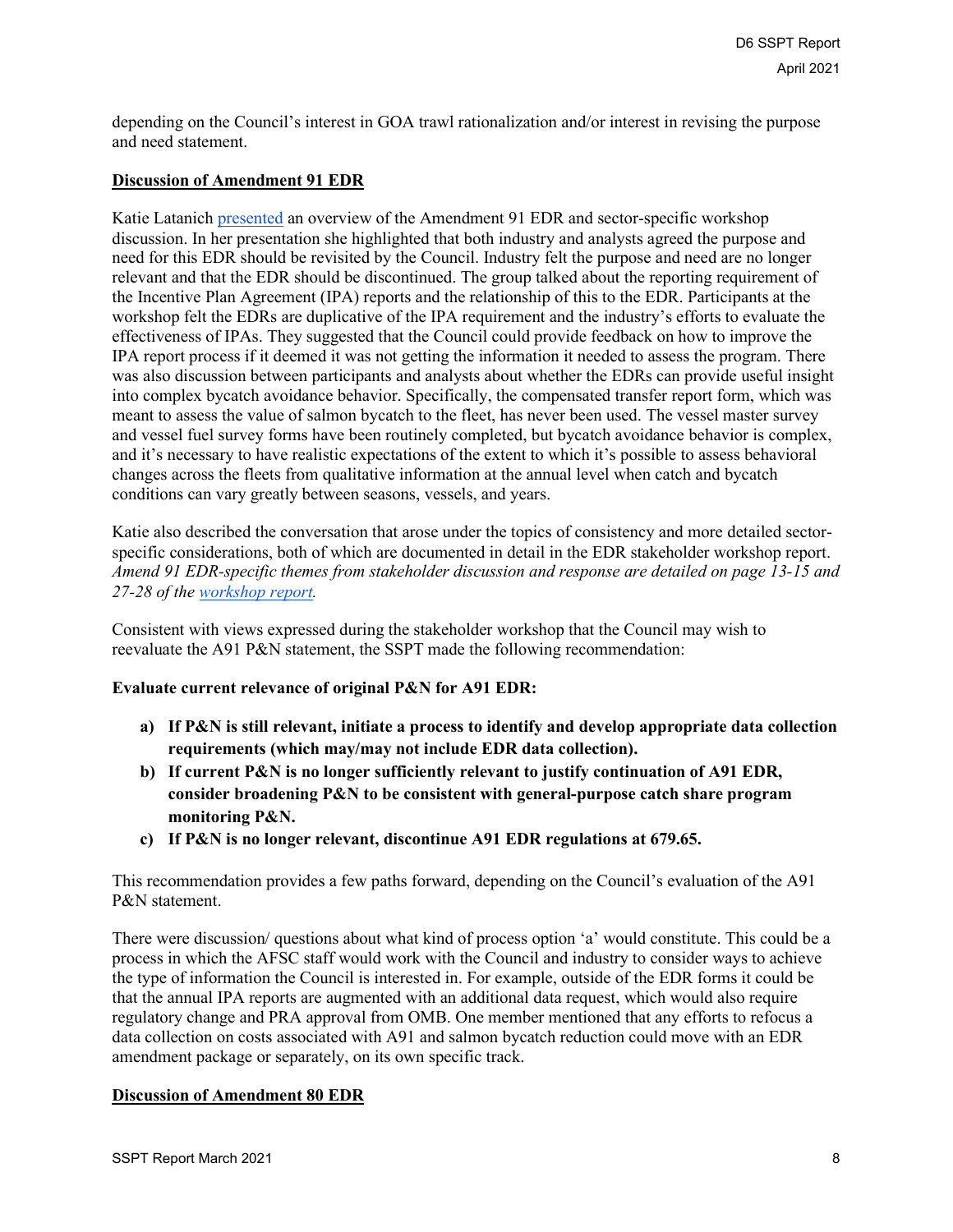Katie Latanich [presented](https://meetings.npfmc.org/CommentReview/DownloadFile?p=31dcf3e7-3f4c-42e8-9a5d-56e9bb565a4f.pptx&fileName=SSPT%20Meeting%20Slides%20-%20Part%202%20-%20By%20EDR%20Program-Final.pptx) a short overview of the specific areas of discussion that came up during the Amendment 80 EDR workshop in addition to what was presented in the cross-cutting themes section. This group had fairly in-depth discussion of the utility of EDR data for assessing the incremental impacts of bycatch reduction over time, whether the focus of this EDR should be specifically on the economic impacts of bycatch reduction or more broadly on the economic performance of the fleet. Some participants felt it was important to assess the economic impacts of PSC reductions but questioned whether EDR data helps assess incremental impacts of PSC over time and looking ahead, and whether it can help predict economic impacts associated with abundance-based management for halibut (halibut ABM). One participant commented that it's difficult to ask the right questions and tease out impacts of bycatch reductions. Analysts agreed that it's difficult to assign causality between bycatch reduction measures and costs, but necessary to get to that point to provide useful information about economic performance over time. Some participants felt that if the Council considers changing this purpose and need, a broader focus on general trends in economic performance would be appropriate. Katie also presented on the topics of consistency and more detailed sector-specific considerations, both of which are documented in detail in the EDR stakeholder workshop report. *Amend 80 EDR-specific themes from stakeholder discussion and response are detailed on page 11-12 and 21-24 of the [workshop report.](https://meetings.npfmc.org/CommentReview/DownloadFile?p=63d9cc73-80b1-4d80-8f5c-c277cf63d41e.pdf&fileName=D6%20EDR%20stakeholder%20workshop%20report%20Nov%202020.pdf)*

#### **The SSPT made the following recommendations for smaller changes to the A80 EDR.**

**Additional component for A80 EDR changes under Alternative 2:** 

- **a. Revise EDR webform to pre-populate data entry fields for EDR, Tables 1, 2.1, 2.2, 2.3, and 2.4**
- **b. Assess data quality impacts of eliminating days fishing and days processing data elements from Table 2.5**
- **c. Assess modifications to Table 4 (Capital expenditures) to distinguish (and potentially exclude) major investment expenditures (e.g. vessel replacement, structural hull modification) from capitalized expenditures associated with routine/cyclical capital maintenance and improvement. Consider potential data quality improvements and burden reductions from a capitalized expenditures EDR module required only every 3 years which covers the prior 3-year period.**

The first option in this list came up as a suggestion through the workshops as a possible way to reduce burden, particularly for responses that don't typically change year-to-year (e.g., vessel characteristics). If there is a change in ownership there may be some challenges with sharing confidential data; however, as an element for consideration, this is something that could be investigated.

The second option considers dropping questions about days fishing and processing elements from the A80 forms as we have adequate data for these areas from other sources (e.g., days fishing from Observer data and days processing from daily production reports).

The last option is an alternative way to collect capitalized expenditures rather than through the annual EDR form. This option would still collect expenditure information from every year, but on a three-year cycle. Brian Garber-Yonts also noted that this method of separating capital expenditures into a separate data collection module could improve data quality by augmenting additional questions about cycles of capital asset replacement. The details of these questions and this approach could be identified with AFSC outreach to industry.

#### **Concluding EDR discussion**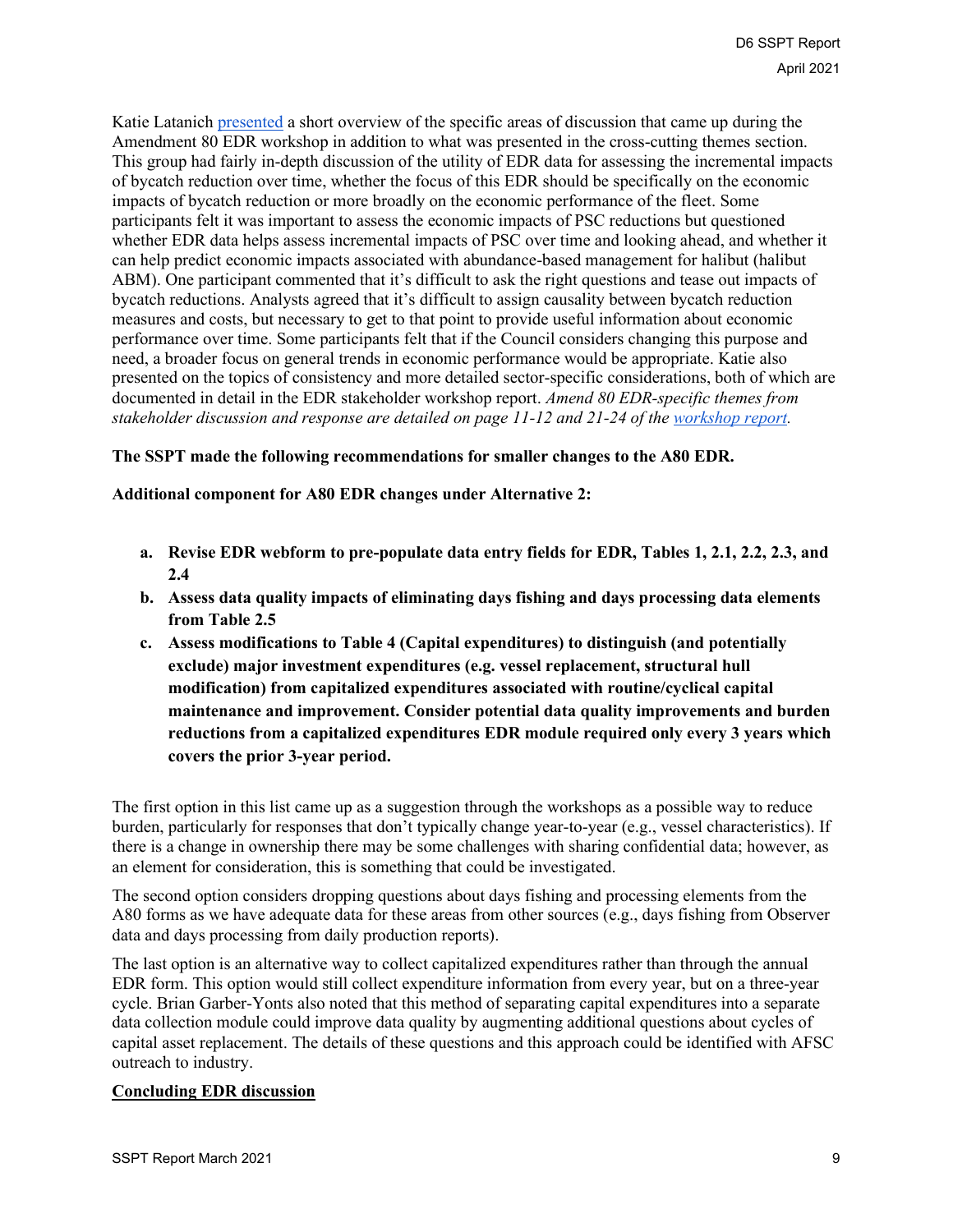One SSPT member described their concerns with the concept of trying to address consistency within the current EDR framework. Since these data collections were all developed independently with different intents (e.g., program level evaluation for LAPPs or bycatch mitigation/ reduction), the goal of consistency is not easily solvable. If the Council is interested in more consistent EDR data collection, this might be achieved through a more holistic approach (e.g., pre-approved forms with a data collection that could be applied to any fleet when a question arises about their economic and social performance)<sup>[2](#page-9-0)</sup>. The current EDR forms are not consistent, and it would be very difficult to make them that way. If the Council wanted to have a consistent EDR program, SSPT discussion highlighted this would be a big task for the SSPT or another group to develop.

One member mentioned that the SSPT can help the Council identify the type of information only available through current EDR programs. This parallels the SSPT's work on the data gap analysis. If the Council were to consider changing the nature of the EDR program, it may consider what information would be useful to characterize through the EDR approach that can only be gathered this way.

For instance, SSPT members noted that there is a void in data able to link communities, crew, and vessels which is regularly necessary for both routine and complex Council analyses. EDRs are unique in achieving this and several members emphasized the value in these data. For other fisheries, this has been a persistent data gap routinely identified by fishery analysts and researchers. Crewmember participation in North Pacific fisheries is only available from the GOA Trawl, Amendment 80, and the crab EDRs which allow analysts to better understand the social and economic footprint of these fisheries across communities.

SSPT members highlighted that the collection of data able to link crew, vessels and communities would be valuable data, although their collection may not be in line with all the current EDR P&N statements. These types of data allow for an understanding of community dependence and participation as required under National Standards and are needed in order to provide analysis to address the analytical questions of program reviews as well as amendment packages. Moreover, these issues may be coming to the forefront with the new Administration's focus on environmental justice concerns. These are the types of data that would be valuable across multiple fisheries. For example, one SSPT member mentioned that many of the unanswered management questions in the 20-year IFQ Program Review could not be answered because we don't have EDR data for those fisheries.

It was acknowledged that the EDR is not the only structure that may work for gathering data on crew, demographic variables and other social information that may be valuable input to the process. It may not be the right tool to fill all social and economic information gaps. For instance, if there was a spot for crew licenses on fish tickets that could be a different tool, or perhaps adding demographic variables to permit/ quota ownership data or crew license information could better fulfil these information needs. One SSPT member questioned whether the group would have the latitude to look outside of the federal system. For instance, the lack of a durable identifier for crew is an issue across state and federal fisheries. It limits an analyst's ability to understand crew participation over time, crew retention rates, how often and whether people move in and out of fisheries, and fishery diversification among crew, for example, all of which may be important information in providing the social and economic context for understanding the potential effects of a management change.

However, based on the crab EDR purpose and need statements for example, one member noted it seems like there could be an opportunity to broaden these collections to include more social data within the EDR framework. There are a number of data gaps here and there is a need to think about linked community and demographic considerations. This member wondered what the Council's mandate is to require these of

<span id="page-9-0"></span> $<sup>2</sup>$  As is currently being proposed by NOAA Fisheries for all voluntary commercial economic data collections in the</sup> nation: https://www.govinfo.gov/content/pkg/FR-2020-11-17/pdf/2020-25345.pdf.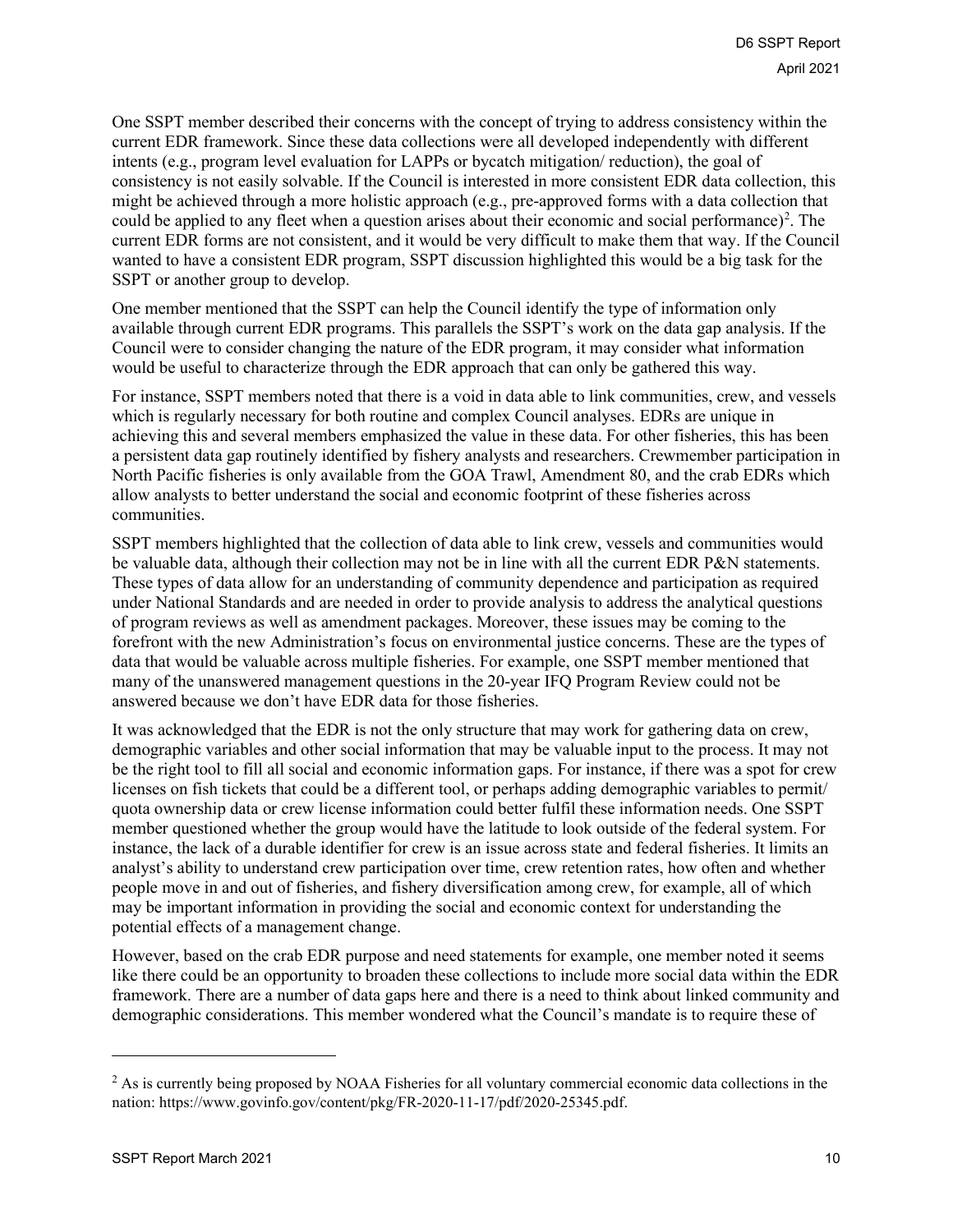specific fisheries versus NOAA's responsibility for the various social science products (e.g. community profiles).

One SSPT member highlighted comments that were received from stakeholders that had to do with the duration of these data collections. Stakeholders wondered, relative to evaluating a shift to catch share management, do these data have diminishing returns to understanding management impacts? This SSPT member felt that while there is more 'noise' in the data the older the program becomes as the effects of a management shift are compounded with external impacts on the fisheries, some of these data can still provide relevant fishery trends as valuable context in the Council process. However, maybe the information needed is different/ less extensive than what was originally requested. Perhaps a better approach for older programs would be identifying several variables (or metrics) that demonstrate relevant fishery trends which can be used to tell stories important to the management context. This could also meet the needs of the program reviews on the horizon for 2022/23.

Relative to the concept of a more standardized/ holistic EDR program (as referenced in the Council's "Issue 2" [April 2019 motion\)](https://meetings.npfmc.org/CommentReview/DownloadFile?p=695c22f1-5139-4ea6-a7c4-7c92b5428cd2.pdf&fileName=D5%20MOTION.pdf), the SSPT made the following recommendation:

**Develop a consolidated P&N for Catch Share EDR data collections, addressing generalized analytical/performance metrics; individual EDR forms would employ standardized panels of data elements, specified as appropriate for the respective catch share program and associated management goals, structure of limited access privilege/QS/IFQ, and associated industry sector(s), gear group(s), and other relevant strata/subpopulation(s).**

**Suboption: EDR form templates would identify performance metrics and associated subpanel(s) of data elements relevant to monitoring pre-amendment baseline economic performance. Council could choose to invoke baseline data collection using pre-defined EDR template(s) when initiating development of CS programs or other large-scale FMP amendments in non-catch share/non-EDR fisheries/sectors in the future.**

The intention of this recommendation would be to redesign an economic data collection program with a P&N that spans specific fisheries. Particularly in catch share programs that have existed for a while, the issues that were the primary focus of implementation may not be the same issues the Council is interested in tracking long-term. This option could help analysts generate a basic set of data elements that could be used to generate metrics to evaluate the social and economic performance of the fisheries. While the P&N would be broadly applicable across programs, the data collected would be specified as appropriate for the respective catch share program and associated management goals, with an effort to align questions when possible. As mentioned above, there is an ongoing NOAA Fisheries process to gain a "hybrid-generic" clearance for all national voluntary commercial economic data collections which would provide a suite of approved questions that could relatively quickly be selected from. This would allow a survey to be implemented quickly and cost effectively and also has the added benefit of providing a more consistent, or comparable, set of information across fisheries subject to EDR reporting requirements.

#### **Status of other Council bodies and next steps for the SSPT**

For the last agenda item, SSPT members received a series of [presentations](https://meetings.npfmc.org/CommentReview/DownloadFile?p=1b20da4e-c4a1-432e-b6e9-cf560c9e6e96.pdf&fileName=LKTKS%20and%20CEC%20update%20for%20SSPT%20and%20SSPT%20next%20steps.pdf) from Council staff updating them on the activity of other related Council bodies. There was no specific action required from these updates; the presentations were intended to help SSPT members consider the next steps for the group without duplicating the efforts of other Council bodies.

To begin, Kate Haapala provided the SSPT with an update of the Local Knowledge, Traditional Knowledge and Subsistence (LKTKS) Taskforce. The goals of this group are to create processes and protocols through which the Council can identify, analyze, and consistently incorporate LKTKS information into decision-making. Kate highlighted the five objectives of the taskforce which are oriented toward creating useful processes and products that will help staff, agency partners and its advisory bodies pursue these goals.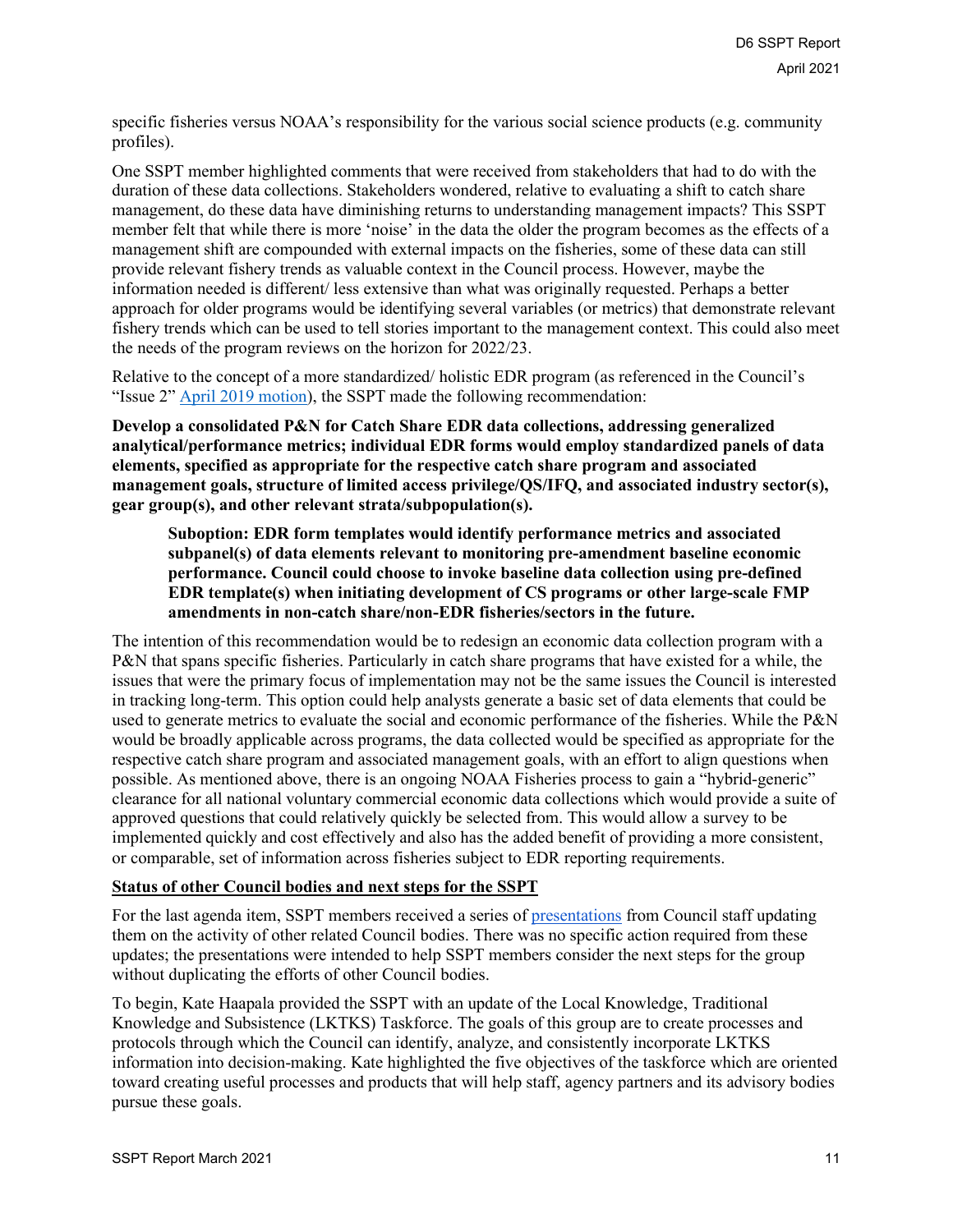Kate described some of the recent efforts of the taskforce. Thus far, primary products include an authorized workplan and glossary of terms. Additionally, they have made progress identifying existing "onramps" (i.e., points of entry) for LKTKS information into the Council process, protocol development including a tentative outline and twelve high-level guidelines, and a catalogue of sources for identifying and soliciting LKTKS information. Within their consideration of onramps for LKTKS information, Kate highlighted that preliminary recommendations are both relational and analytical. For example, one of the preliminary recommendations is engagement between the Council and tribes. She noted this is important because LK and TK are living sources of knowledge which means that even when research is not available to inform an action, the information may be housed with individuals and communities. Thus, finding ways to build these relationships is key. Other work of the taskforce includes identifying and defining written or multimedia sources of LKTKS information, as well as the social science of LK and TK and subsistence information. So far, the taskforce has produced an extensive draft bibliography of sources. Ultimately, they intend to generate a tool that functions like a search engine; accessible to Council/ agency staff and the public. The taskforce is also considering using Norton Sound red king crab as a case study to ground truth developing protocol and to test how useful and accurate the protocols are.

Next Steve MacLean provided an update on the activity of the Community Engagement Committee (CEC). Steve reminded the SSPT that the CEC was developed in 2018 to help the Council develop a process to augment Council's outreach, especially to Alaska native communities. The CEC provides recommendations to the Council on engagement (two-way communication) and does not do the outreach itself. The Council took nine actions in Feb 2021 related to the CEC. Among those nine actions, the Council determined the CEC will be reconstituted as a permanent committee. The group will be working on an updated terms of reference.

Kate shared her perspective on overlap and divergence between these different Council bodies, including the role of the SSPT. For instance, the SSPT has a broad focus on social science (e.g., data gap analysis), the CEC is focused on tools and strategies for engagement (not necessarily social science at all), and the Taskforce has a more specific focus on alternative knowledge systems (which may include social science). One SSPT member highlighted that a notable difference with the Taskforce, relative to the other two groups, is the regional focus on the Bering Sea.

SSPT members expressed appreciation for the updates on these Council bodies. **The SSPT supports and appreciates work done by the Taskforce and CEC during a challenging year.**

Sarah Marrinan introduced the question of the next steps for the SSPT. She reminded members of the group's mission statement and projects to date. She asked members - "being cognizant of the other Council bodies (e.g., the SSC, the CEC, the LTKTS taskforce, etc.) and the desire to not overlap with roles and responsibilities, what are the next steps we can take to meet the charge of the Council's mission statement for this group?"

One member highlighted that there are a number of new products emerging or existing products evolving (e.g., ESPs, ESRs, SAFEs, ACEPO) and social science data are being incorporated into decisioninforming analyses in more ways through these efforts, which is promising. However, with this broadening of applications comes a need for coordination to ensure appropriate data for specific applications and avoid redundancy.

Another member suggested that, in areas of overlapping roles with the Taskforce, it would be beneficial to discuss collaboration on some of these topics around the quality and application of social science as it relates to LKTK and subsistence. The group discussed the possibility of joint or back-to-back meetings with the Taskforce in the future.

Members also expressed interest in the following tasks:

• Continue progress on Data Gap Analysis. Thus far the project has been about identifying all gaps, but not potential uses or improvements for getting information to the Council. Next steps could